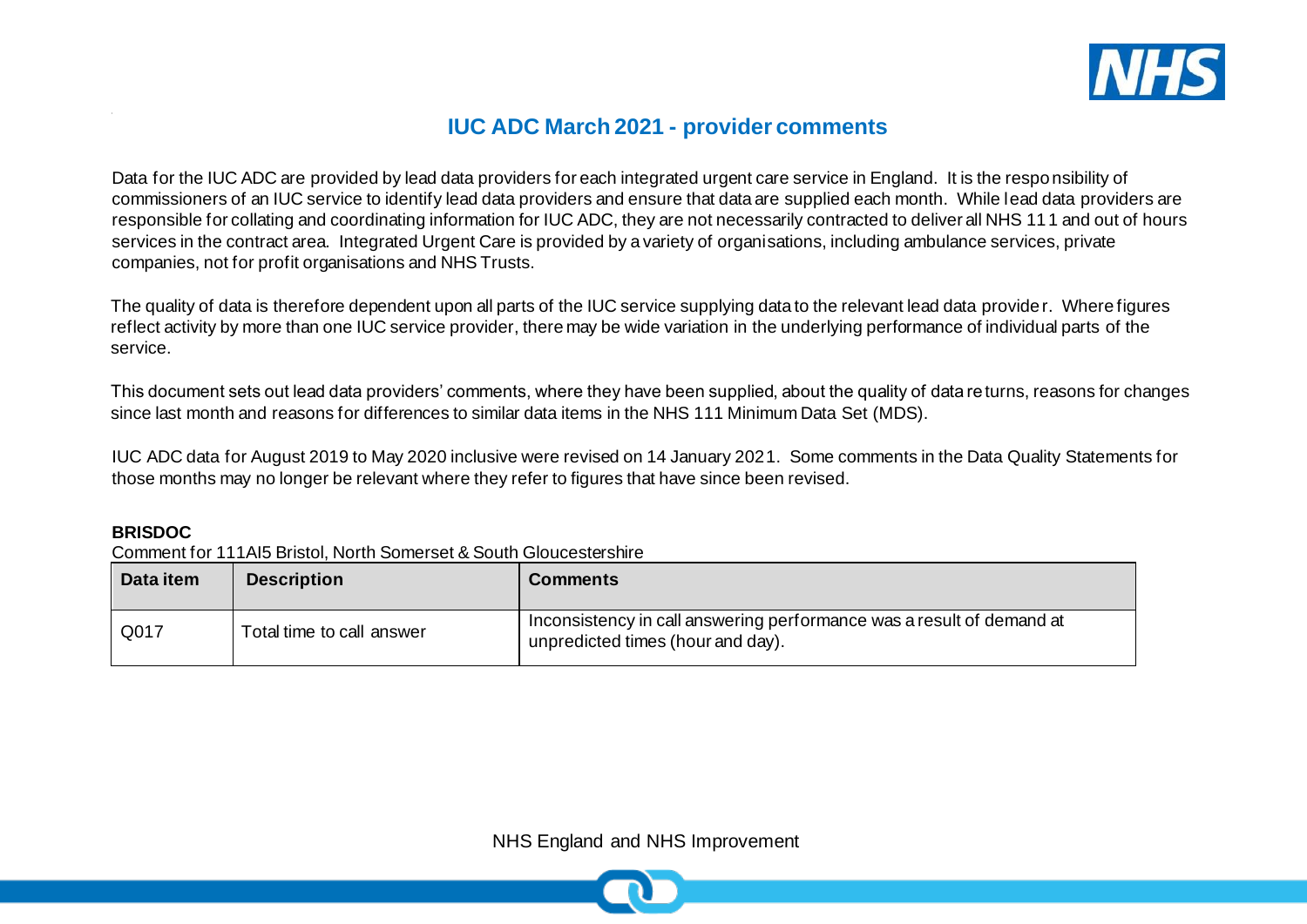#### **DEVON DOCS**

Comments for 111AI6 Devon

| Data item | <b>Description</b>        | <b>Comments</b>                                                                     |
|-----------|---------------------------|-------------------------------------------------------------------------------------|
| Q013      | Number of calls abandoned | During March the service experienced a significant decrease in staff resourcing     |
| Q017      | Total time to call answer | leading to an increase in calls abandoned. We were also in national<br>contingency. |

#### Comments for111AH8 Somerset

| Data item | <b>Description</b>        | <b>Comments</b>                                                                     |
|-----------|---------------------------|-------------------------------------------------------------------------------------|
| Q013      | Number of calls abandoned | During March the service experienced a significant decrease in staff resourcing     |
| Q017      | Total time to call answer | leading to an increase in calls abandoned. We were also in national<br>contingency. |

#### **DHU**

The ADC submission made by DHU only contains data from DHU111 and the other urgent care arms of DHU Health Care. At present this excludes data from other CAS providers such as the LCHS CAS (in Lincolnshire) and the NEMS CAS (in Nottinghamshire).

#### Comments for 111AA5 Derbyshire

| Data item                 | <b>Description</b>                               | <b>Comments</b>                                                                                                                                                                                                                                                                                                                                                                                                                                                                                                                                                                                                                                            |
|---------------------------|--------------------------------------------------|------------------------------------------------------------------------------------------------------------------------------------------------------------------------------------------------------------------------------------------------------------------------------------------------------------------------------------------------------------------------------------------------------------------------------------------------------------------------------------------------------------------------------------------------------------------------------------------------------------------------------------------------------------|
| $Q046 + Q059$<br>$+$ Q072 | Number of callers recommended to<br>attend an ED | Difference in equivalent data item in the 111 MDS appears to be due to a<br>difference in Dx code mapping for some activity. Notably, this relates to<br>DxCode Dx322 - Speak to a Clinician from our service immediately - Refused<br>Emergency Treatment Centre Disposition. This DxCode is an interim code<br>which has for the MDS been historically mapped to Attend Another Service.<br>However, this is mapped to ED for the ADC. Additionally, where referrals are<br>to Derby CAS or UTCs with a Dx02/Dx03 code, they are mapped to Attend ED<br>in the ADC but in the MDS are mapped to either Attend Primary Care or Attend<br>Another Service. |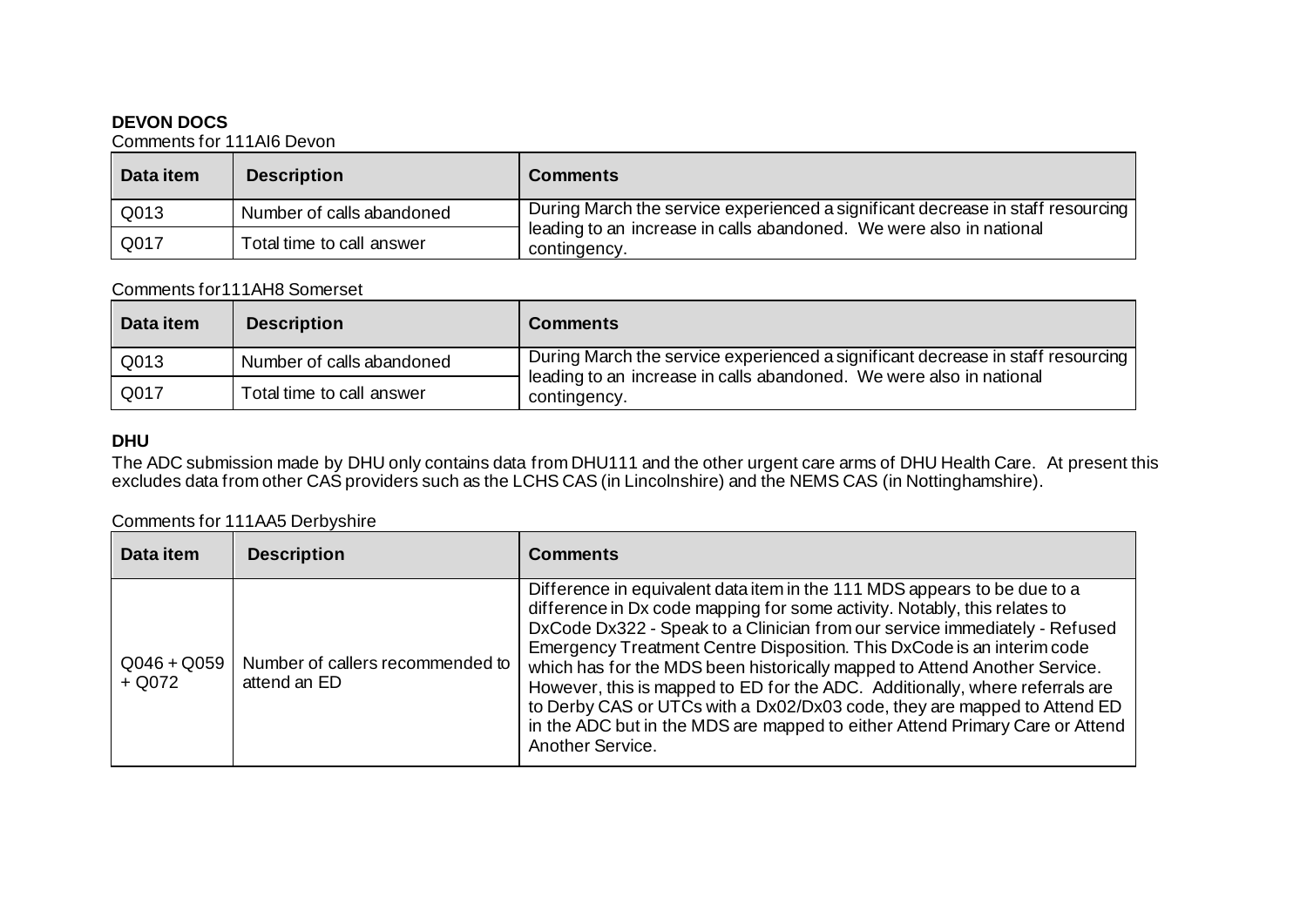|                      | Time to telephone assessment            | Performance in this KPI and the increase in total call back waiting time this |
|----------------------|-----------------------------------------|-------------------------------------------------------------------------------|
| KPI 12:<br>Q023/Q024 | outcome / Calls where person<br>triaged | month reflects gap between clinician numbers and demand.                      |
|                      |                                         |                                                                               |

# Comments for 111AC8 Leicestershire & Rutland

| Data item                 | <b>Description</b>                                                      | <b>Comments</b>                                                                                                                                                                                                                                                                                                                                                                                                                                                                                                                                                                                                                                          |
|---------------------------|-------------------------------------------------------------------------|----------------------------------------------------------------------------------------------------------------------------------------------------------------------------------------------------------------------------------------------------------------------------------------------------------------------------------------------------------------------------------------------------------------------------------------------------------------------------------------------------------------------------------------------------------------------------------------------------------------------------------------------------------|
| $Q046 + Q059$<br>$+$ Q072 | Number of callers recommended<br>to attend an ED                        | Difference in equivalent data item in the 111 MDS appears to be due to a<br>difference in Dx code mapping for some activity. Notably, this relates to<br>DxCode Dx322 - Speak to a Clinician from our service immediately - Refused<br>Emergency Treatment Centre Disposition. This DxCode is an interim code<br>which has for the MDS been historically mapped to Attend Another Service.<br>However, this is mapped to ED for the ADC. Additionally, where referrals are<br>to LLR CAS or UTCs with a Dx02/Dx03 code, they are mapped to Attend ED in<br>the ADC but in the MDS are mapped to either Attend Primary Care or Attend<br>Another Service. |
| KPI 12:<br>Q023/Q024      | Time to telephone assessment<br>outcome / Calls where person<br>triaged | Performance in this KPI and the increase in total call back waiting time this<br>month reflects gap between clinician numbers and demand.                                                                                                                                                                                                                                                                                                                                                                                                                                                                                                                |

#### Comments for 111AA2 Lincolnshire

| Data item               | <b>Description</b>                               | <b>Comments</b>                                                                                                                                                                                                                                                                                                                                                                                                                                                            |
|-------------------------|--------------------------------------------------|----------------------------------------------------------------------------------------------------------------------------------------------------------------------------------------------------------------------------------------------------------------------------------------------------------------------------------------------------------------------------------------------------------------------------------------------------------------------------|
| $Q046 + Q059$<br>+ Q072 | Number of callers recommended<br>to attend an ED | Difference in equivalent data item in the 111 MDS appears to be due to a<br>difference in Dx code mapping for some activity. Notably, this relates to<br>DxCode Dx322 - Speak to a Clinician from our service immediately - Refused<br>Emergency Treatment Centre Disposition. This DxCode is an interim code<br>which has for the MDS been historically mapped to Attend Another Service.<br>However, this is mapped to ED for the ADC. Additionally, where referrals are |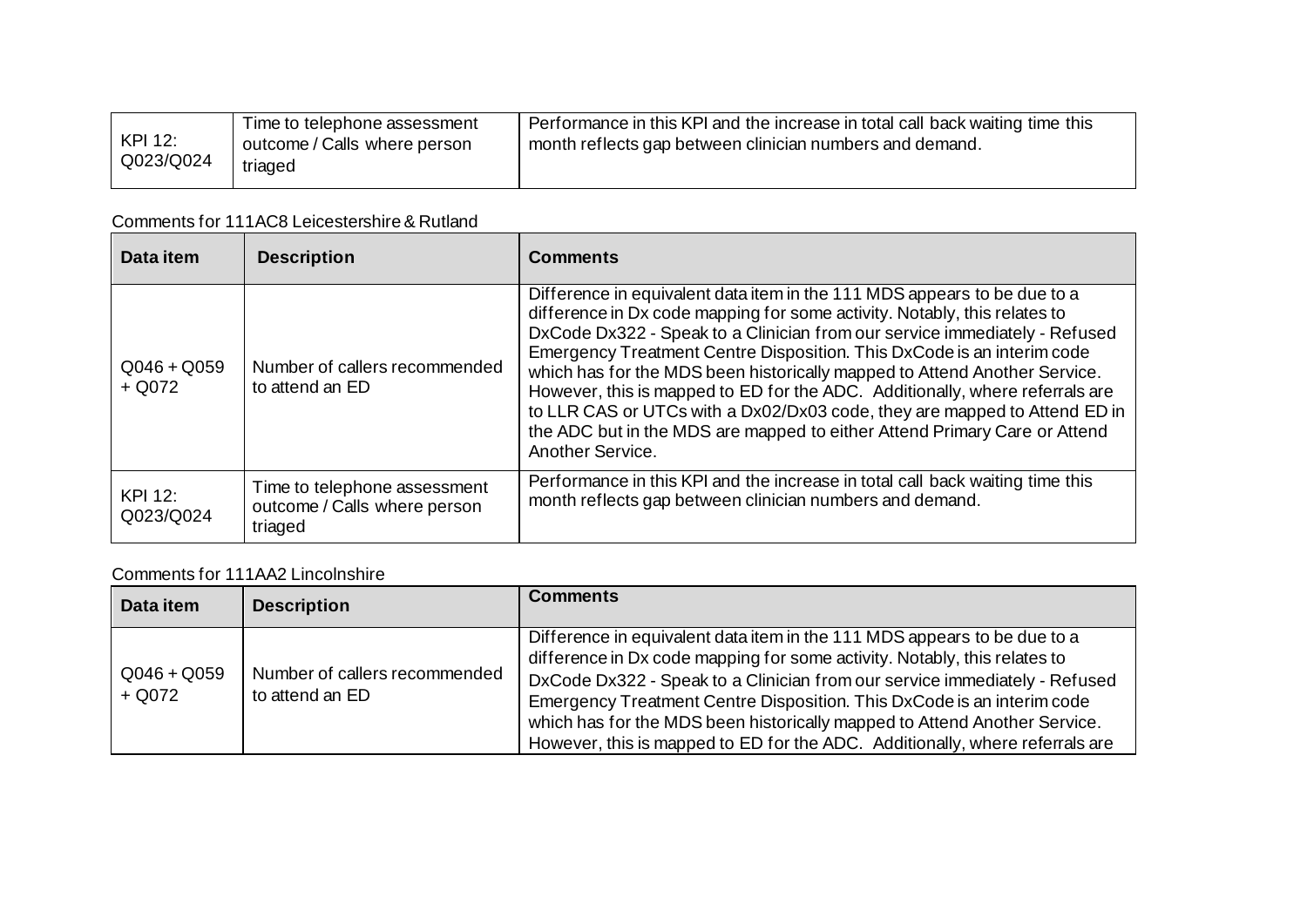|  | $\pm$ to Lincs CAS or UTCs with a Dx02/Dx03 code, they are mapped to Attend ED |
|--|--------------------------------------------------------------------------------|
|  | I in the ADC but in the MDS are mapped to either Attend Primary Care or Attend |
|  | Another Service.                                                               |
|  |                                                                                |

## Comments for 111AC7 Milton Keynes

| Data item                 | <b>Description</b>                                                                       | <b>Comments</b>                                                                                                                                                                                                                                                                                                                                                                                                                                                                                                                                                                                                                              |
|---------------------------|------------------------------------------------------------------------------------------|----------------------------------------------------------------------------------------------------------------------------------------------------------------------------------------------------------------------------------------------------------------------------------------------------------------------------------------------------------------------------------------------------------------------------------------------------------------------------------------------------------------------------------------------------------------------------------------------------------------------------------------------|
| $Q046 + Q059$<br>$+$ Q072 | Number of callers<br>recommended to attend an ED                                         | Difference in equivalent data item in the 111 MDS appears to be due to a<br>difference in Dx code mapping for some activity. Notably, this relates to DxCode<br>Dx322 - Speak to a Clinician from our service immediately - Refused Emergency<br>Treatment Centre Disposition. This DxCode is an interim code which has for the<br>MDS been historically mapped to Attend Another Service. However, this is<br>mapped to ED for the ADC. Additionally, where referrals are to MK CAS with a<br>Dx02/Dx03 code, they are mapped to Attend ED in the ADC but in the MDS are<br>mapped to either Attend Primary Care or Attend Another Service. |
| KPI 7:<br>Q100/Q099       | Calls given an ED disposition<br>that are revalidated / calls given<br>an ED disposition | MK ED validations are not currently included within the IUC ADC submission.<br>This should be resolved from April onwards when the number of calls revalidated<br>will include those sent to MK CAS.                                                                                                                                                                                                                                                                                                                                                                                                                                         |
| KPI 12:<br>Q023/Q024      | Time to telephone assessment<br>outcome / Calls where person<br>triaged                  | Performance in this KPI and the increase in total call back waiting time this<br>month reflects gap between clinician numbers and demand.                                                                                                                                                                                                                                                                                                                                                                                                                                                                                                    |

# Comments for 111AC6 Northamptonshire

| Data item               | <b>Description</b>                               | <b>Comments</b>                                                                                                                                                                                                                               |
|-------------------------|--------------------------------------------------|-----------------------------------------------------------------------------------------------------------------------------------------------------------------------------------------------------------------------------------------------|
| $Q046 + Q059$<br>+ Q072 | Number of callers<br>recommended to attend an ED | Difference in equivalent data item in the 111 MDS appears to be due to a<br>difference in Dx code mapping for some activity. Notably, this relates to DxCode<br>Dx322 - Speak to a Clinician from our service immediately - Refused Emergency |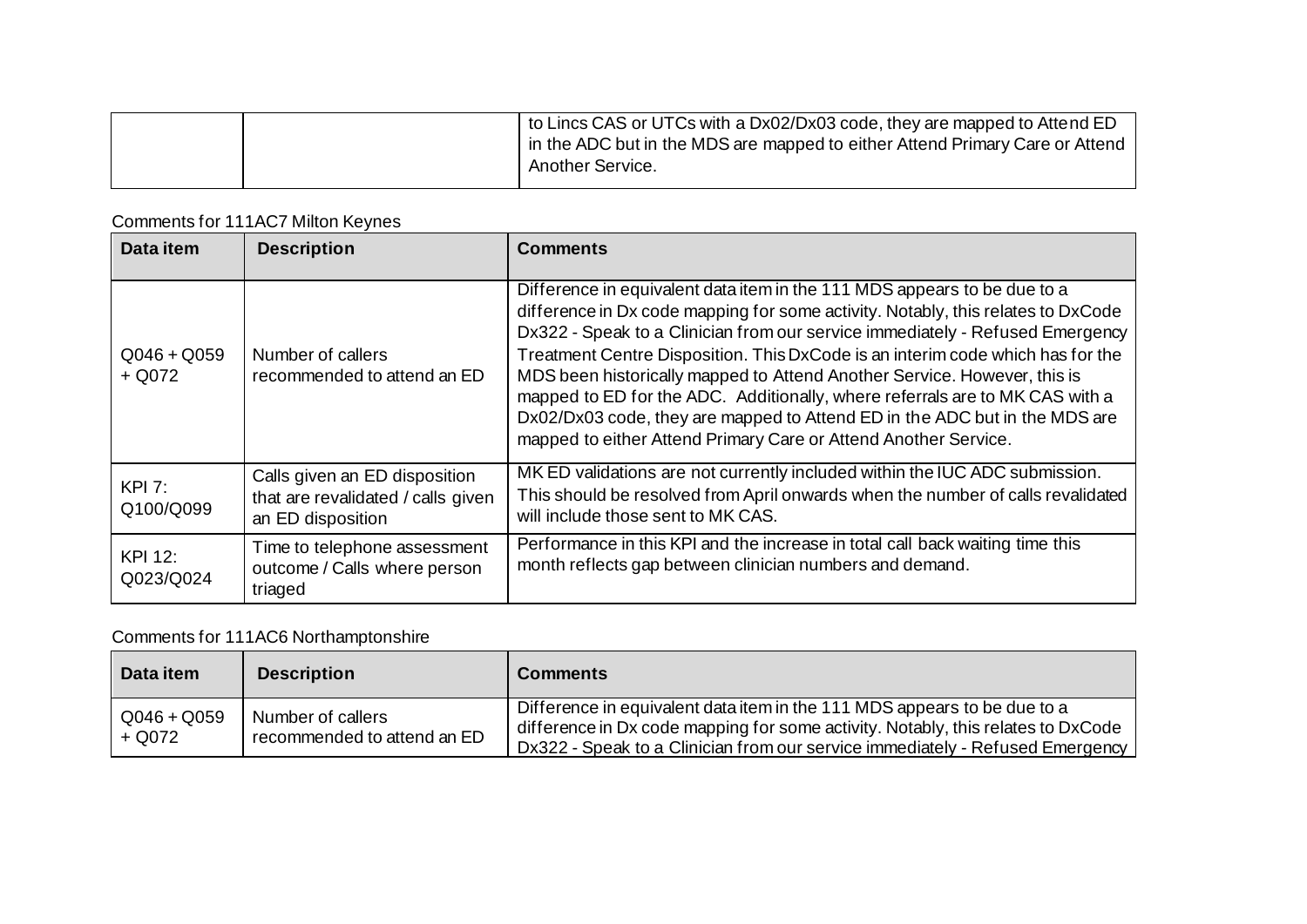|                      |                                                                         | Treatment Centre Disposition. This DxCode is an interim code which has for the<br>MDS been historically mapped to Attend Another Service. However, this is<br>mapped to ED for the ADC. Additionally, where referrals are to Northants CAS<br>or UTCs with a Dx02/Dx03 code, they are mapped to Attend ED in the ADC but<br>in the MDS are mapped to either Attend Primary Care or Attend Another<br>Service. |
|----------------------|-------------------------------------------------------------------------|---------------------------------------------------------------------------------------------------------------------------------------------------------------------------------------------------------------------------------------------------------------------------------------------------------------------------------------------------------------------------------------------------------------|
| KPI 12:<br>Q023/Q024 | Time to telephone assessment<br>outcome / Calls where person<br>triaged | Performance in this KPI and the increase in total call back waiting time this<br>month reflects gap between clinician numbers and demand.                                                                                                                                                                                                                                                                     |

### Comments for 111AA4 Nottinghamshire

| Data item                 | <b>Description</b>                               | <b>Comments</b>                                                                                                                                                                                                                                                                                                                                                                                                                                                                                                                                                                                                                                         |
|---------------------------|--------------------------------------------------|---------------------------------------------------------------------------------------------------------------------------------------------------------------------------------------------------------------------------------------------------------------------------------------------------------------------------------------------------------------------------------------------------------------------------------------------------------------------------------------------------------------------------------------------------------------------------------------------------------------------------------------------------------|
| $Q046 + Q059$<br>$+$ Q072 | Number of callers<br>recommended to attend an ED | Difference in equivalent data item in the 111 MDS appears to be due to a<br>difference in Dx code mapping for some activity. Notably, this relates to DxCode<br>Dx322 - Speak to a Clinician from our service immediately - Refused Emergency<br>Treatment Centre Disposition. This DxCode is an interim code which has for the<br>MDS been historically mapped to Attend Another Service. However, this is<br>mapped to ED for the ADC. Additionally, where referrals are to Notts CAS or<br>UTCs with a Dx02/Dx03 code, they are mapped to Attend ED in the ADC but in<br>the MDS are mapped to either Attend Primary Care or Attend Another Service. |

### **DORSET**

Comments for 111AI4 Dorset

| Data item                 | <b>Description</b>                               | <b>Comments</b>                                                               |
|---------------------------|--------------------------------------------------|-------------------------------------------------------------------------------|
| $Q045 + Q058$<br>$+$ Q071 | Number of emergency ambulance<br>dispositions    | There were 4 days where data was missing which affected all triages. The plan |
| $Q046 + Q059$<br>+ Q072   | Number of callers recommended to<br>attend an ED | will be to resubmit these data when it's possible to do so.                   |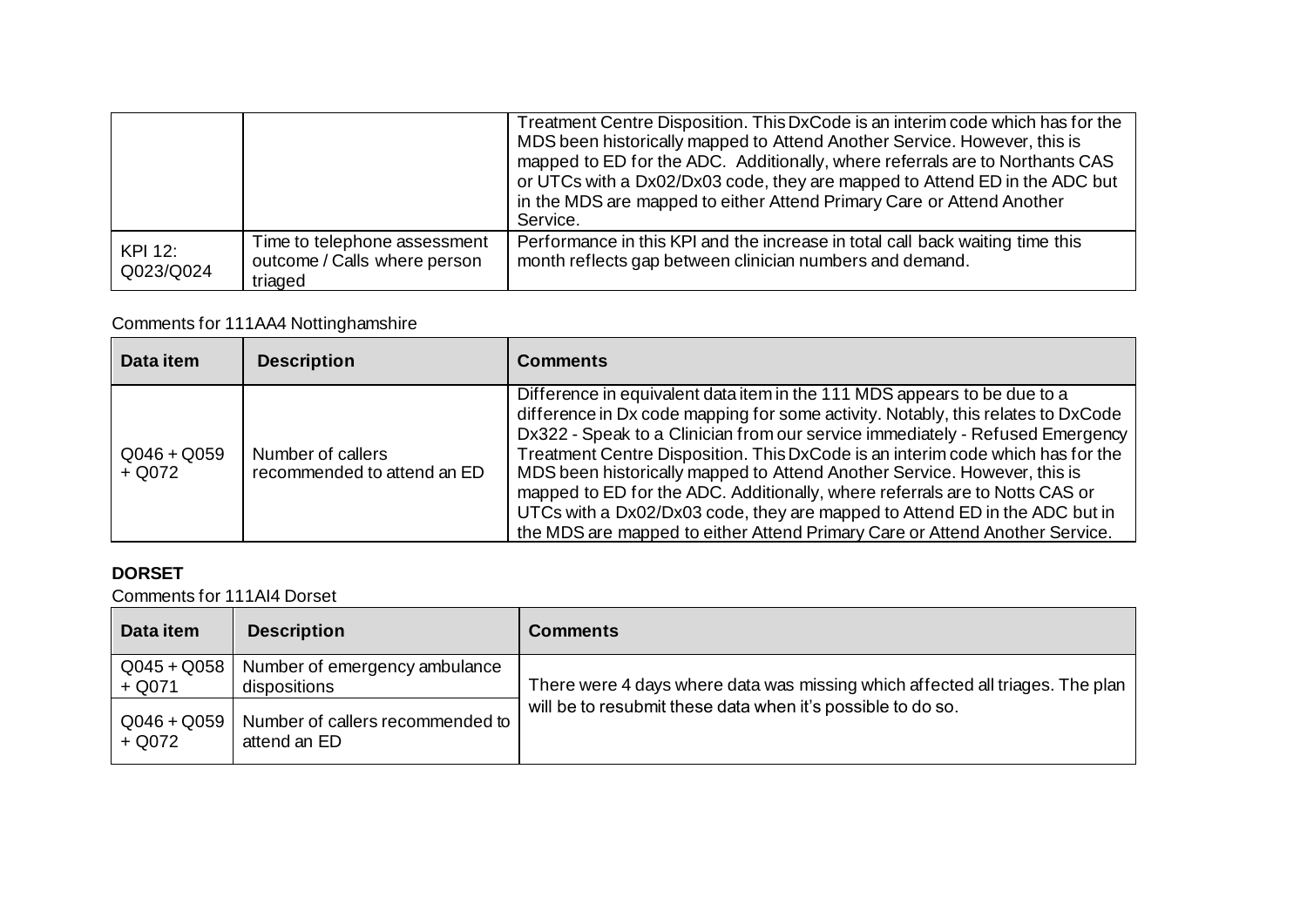### **HUC**

### Comments for 111AC5 Cambridgeshire & Peterborough

| Data item       | <b>Description</b>            | <b>Comments</b>                                                                                                                                                                                                                                                                                                                                                |
|-----------------|-------------------------------|----------------------------------------------------------------------------------------------------------------------------------------------------------------------------------------------------------------------------------------------------------------------------------------------------------------------------------------------------------------|
| KPI:<br>Q13/Q01 | Proportion of calls abandoned | Call volumes are increasing and putting additional demand on call answering<br>and causing the KPI to fall. As an example, call volumes were 6.2% higher in<br>March 2021 than they were in January 2021 when COVID was peaking.<br>Obviously, when performance is under pressure the abandoned rate will<br>increase and it will take longer to answer calls. |

### Comments for 111AG7 Luton & Bedfordshire

| Data item | <b>Description</b>                            | <b>Comments</b>                                                                                                                                                                                                                |
|-----------|-----------------------------------------------|--------------------------------------------------------------------------------------------------------------------------------------------------------------------------------------------------------------------------------|
| Q012      | Number of calls answered within<br>60 seconds | Month on month Luton & Bedfordshire are seeing significant increases in call<br>volume, this in turn is putting additional demand on call answering and                                                                        |
| Q013      | Number of calls abandoned                     | negatively impacting performance. March saw a 22.3% rise in average calls<br>per day from 658 in February to 805 in March, unsurprisingly this increased<br>pressure directly influences abandonment rates and time to answer. |
| Q017      | Total time to call answer                     |                                                                                                                                                                                                                                |

#### Comments for 111AI3 West Essex

| Data item | <b>Description</b>                            | <b>Comments</b>                                                                                                                                                                                                   |
|-----------|-----------------------------------------------|-------------------------------------------------------------------------------------------------------------------------------------------------------------------------------------------------------------------|
| Q012      | Number of calls answered within<br>60 seconds | West Essex are seeing significant increases in call volume month on month,<br>this in turn is putting additional demand on call answering and negatively                                                          |
| Q013      | Number of calls abandoned                     | impacting performance. March saw a 19% rise in average calls per day from<br>225 in February to 267 in March, unsurprisingly this increased pressure directly<br>influences abandonment rates and time to answer. |
| Q017      | Total time to call answer                     |                                                                                                                                                                                                                   |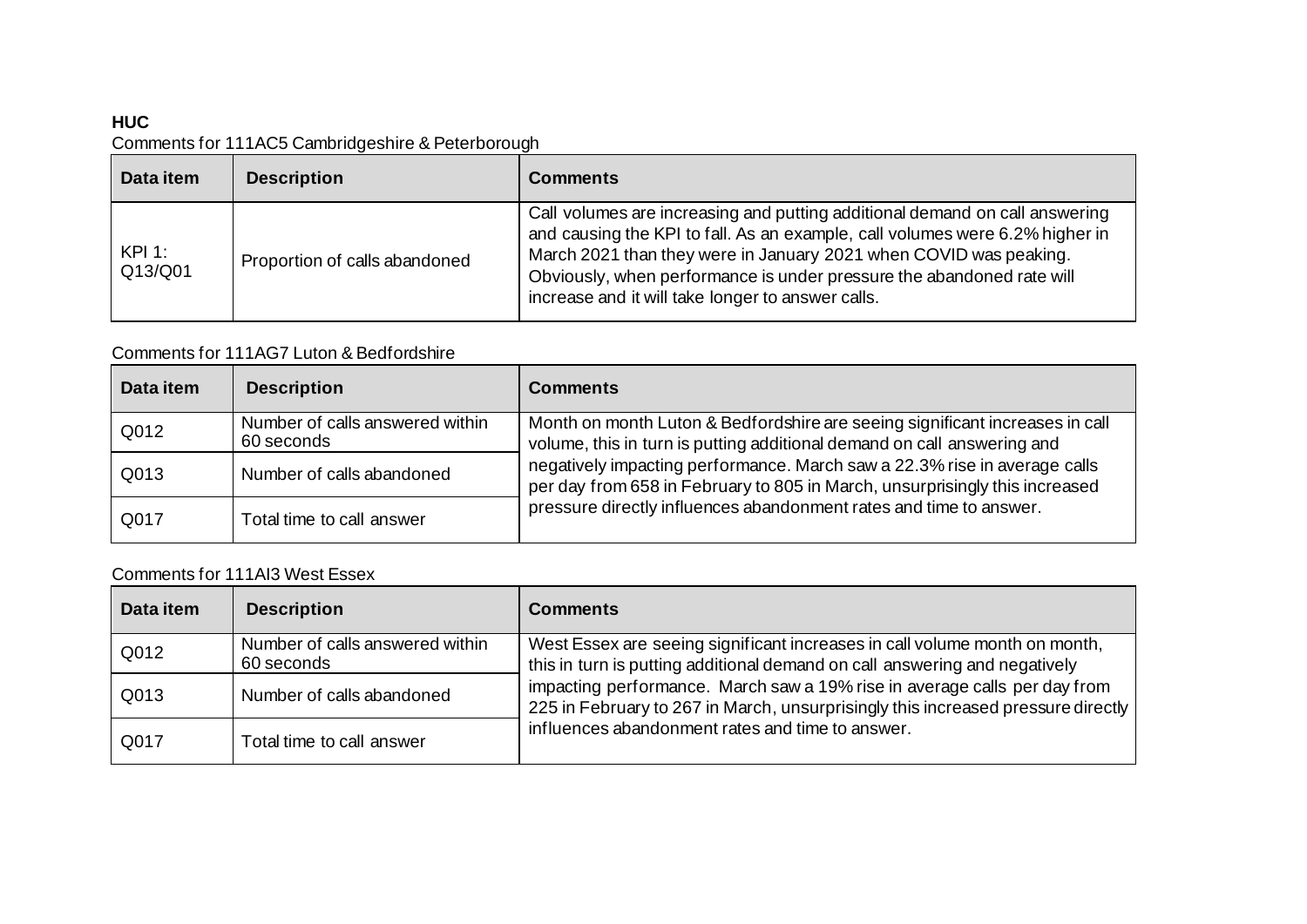### **IC24** Comments for 111AH4 Mid & South Essex

| Data item                   | <b>Description</b>                                                                                                       | <b>Comments</b>                                                                                                                                                                                                                                                                                     |
|-----------------------------|--------------------------------------------------------------------------------------------------------------------------|-----------------------------------------------------------------------------------------------------------------------------------------------------------------------------------------------------------------------------------------------------------------------------------------------------|
| Q017                        | Total time to call answer                                                                                                | Increase in call answer time reflects increase in number of calls answered<br>between February and March.                                                                                                                                                                                           |
|                             |                                                                                                                          | Additional pressure nationally had an effect on call answering performances,<br>including national contingencies.                                                                                                                                                                                   |
| $Q045 + Q058$<br>$+$ Q071   | Number of emergency<br>ambulance dispositions                                                                            | Difference in equivalent data item in the 111 MDS appears to be because for IC24<br>providers the 111 MDS includes non-Pathways clinicians and includes 111 online<br>whereas ADC separates 111 Online out.                                                                                         |
| $Q046 + Q059$<br>$+$ Q072   | Number of callers<br>recommended to attend an ED                                                                         |                                                                                                                                                                                                                                                                                                     |
| Part of KPI 4:<br>Q112/Q111 | Appointments with an IUC<br><b>Treatment Centre or home</b><br>residence / DoS selections IUC<br><b>Treatment Centre</b> | Work on DoS audit data resulted in a big decrease after the implementation of<br>"select" first DoS functionality was put in place. Figures for earlier months will be<br>updated in the next ADC revisions window. Currently, we cannot direct book into<br>our own OOH's services, only In-Hours. |
| <b>KPI 5:</b><br>Q114/Q113  | Number of calls where caller<br>given an appointment with a<br>UTC / DoS selections UTC                                  | This should include bookings direct into DoS Service Types: 'Urgent Treatment<br>Centre (UTC)', 'Emergency National Response' and 'Urgent Care'. There are 3<br>UTC's that we could book into but they don't fall in to our STP and one of them<br>doesn't accept direct bookings.                  |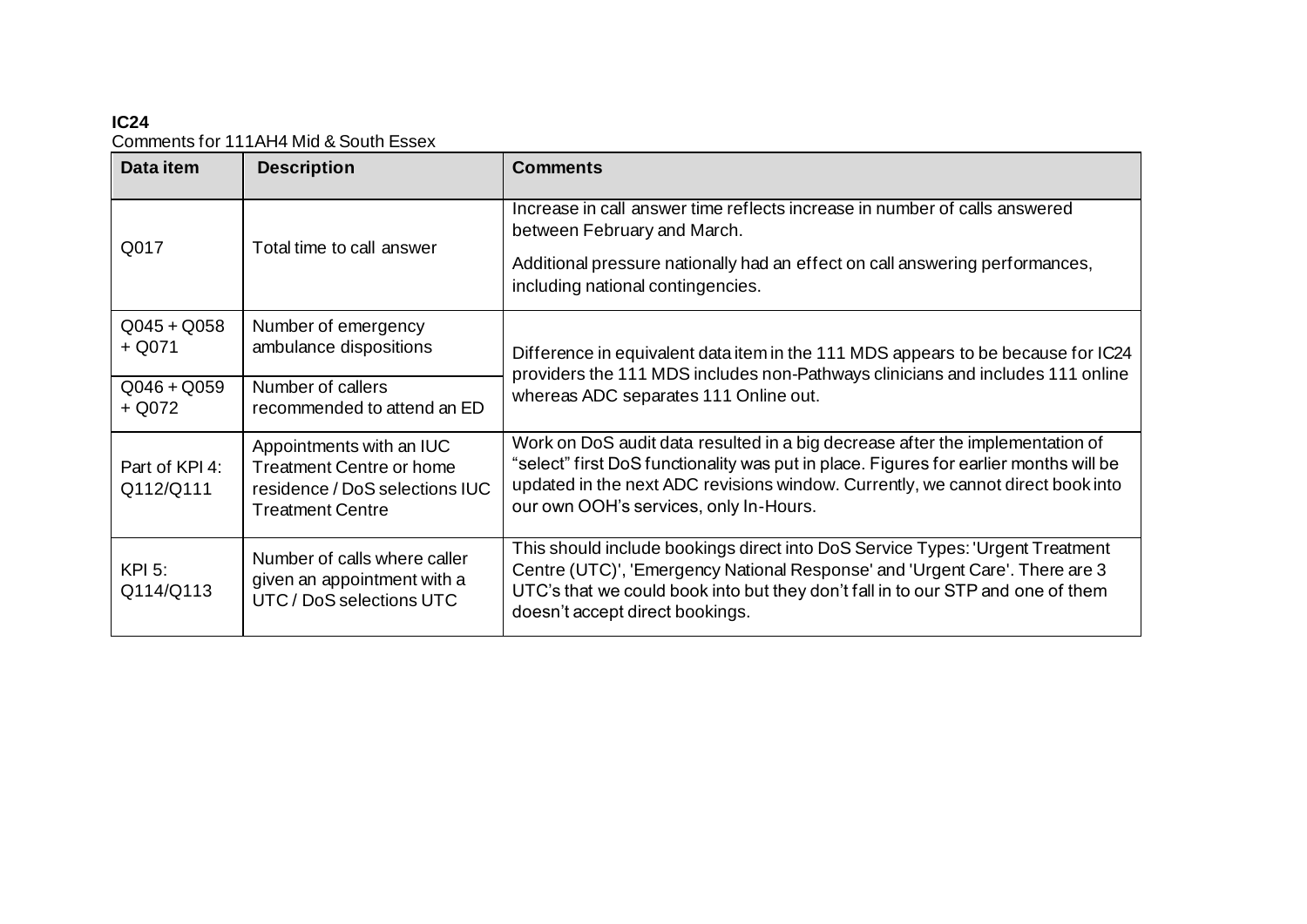| Data item                   | <b>Description</b>                                                                       | <b>Comments</b>                                                                                                                                                                                                                                                                                                                      |
|-----------------------------|------------------------------------------------------------------------------------------|--------------------------------------------------------------------------------------------------------------------------------------------------------------------------------------------------------------------------------------------------------------------------------------------------------------------------------------|
| Q017                        | Total time to call answer                                                                | Increase in answering delay compared to previous month due to increase in<br>number of calls.                                                                                                                                                                                                                                        |
| $Q045 + Q058$<br>$+$ Q071   | Number of emergency<br>ambulance dispositions                                            | Difference in equivalent data items in the 111 MDS appears to be because for<br>IC24 providers the 111 MDS includes non-Pathways clinicians and includes 111<br>online whereas ADC separates 111 Online out.                                                                                                                         |
| $Q046 + Q059$<br>$+$ Q072   | Number of callers<br>recommended to attend an ED                                         |                                                                                                                                                                                                                                                                                                                                      |
| Part of KPI 4:<br>Q112/Q111 | Appointments with an IUC<br>Treatment Centre / DoS<br>selections IUC Treatment<br>Centre | Update in UTC and DoS Types and this is only looking at bookable and not<br>including the non-bookable. Some cases have a disposition mapped to non-<br>bookable but it does have an appointment facility on the DoS. We have added in<br>some additional work around IUC bookings/Home Residence, so this has<br>improved slightly. |

## Comments for 111AG8 Norfolk including Great Yarmouth and Waveney

### **IOW**

Comments for 111AA6 Isle of Wight

| Data item                   | <b>Description</b>                                                                                                       | <b>Comments</b>                                                                                                                                                                                                                                        |
|-----------------------------|--------------------------------------------------------------------------------------------------------------------------|--------------------------------------------------------------------------------------------------------------------------------------------------------------------------------------------------------------------------------------------------------|
| Part of KPI 4:<br>Q112/Q111 | Appointments with an IUC<br><b>Treatment Centre or home</b><br>residence / DoS selections IUC<br><b>Treatment Centre</b> | Figures will increase slightly when more appointments are available after some<br>system configuration takes place in April so the UTC / GPOOH which share our<br>Adastra Platform can identify the booked cases easier.                               |
| KPI 7:<br>Q100/Q099         | Calls given an ED disposition<br>that are revalidated / calls given<br>an ED disposition                                 | We are only validating a small number of SG / SD's as the UTC is profiled to<br>take a vast proportion of ED dispositions, therefore negating the need for a '111<br>First validation'. If we submitted the calls that only applied if they would have |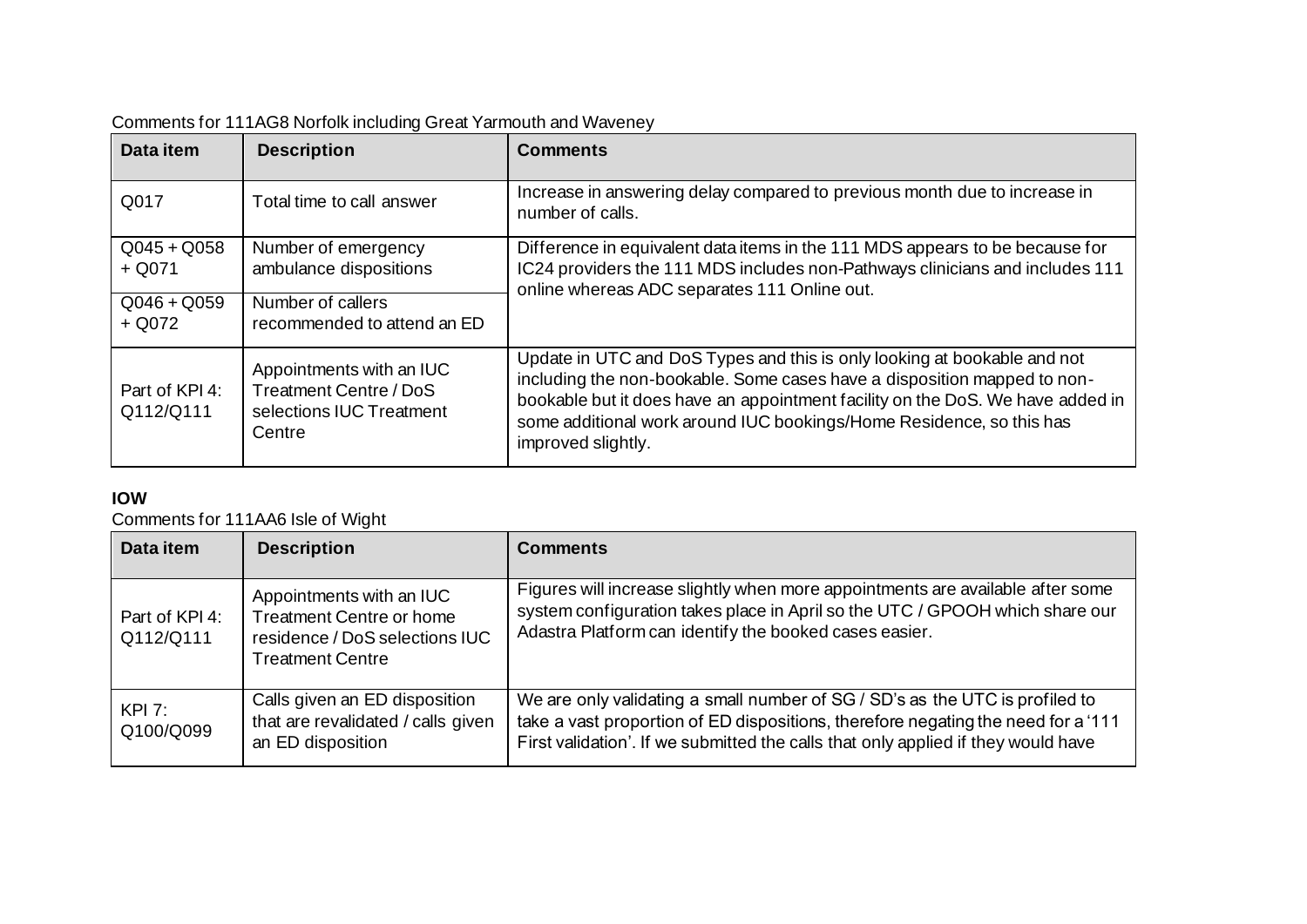|                   |                                | been referred to an ED we would be reporting a far higher performance figure<br>but this metric includes all dispositions regardless of if the call is referred to a<br>more appropriate service before ED. |
|-------------------|--------------------------------|-------------------------------------------------------------------------------------------------------------------------------------------------------------------------------------------------------------|
| $KPI$ 9:          | Calls recommended self-care by | Outcomes of calls forwarded to our remote Clinical Assessment Services (CAS)                                                                                                                                |
| $(Q081 + Q094) /$ | clinician / calls triaged by a | - PHL and DAS - are currently not collected - so any 'self-care' outcomes by                                                                                                                                |
| (Q027+Q028)       | clinician                      | these clinicians are still not included at this time.                                                                                                                                                       |

### **LAS**

#### Comments for 111AH5 North East London

| Data item                 | <b>Description</b>                               | <b>Comments</b>                                                                                                                                                                                                                             |
|---------------------------|--------------------------------------------------|---------------------------------------------------------------------------------------------------------------------------------------------------------------------------------------------------------------------------------------------|
| Q013                      | Number of calls abandoned                        | Overall the number of calls abandoned increased in the month of March due to a<br>reduction in planned staffing vs actual staffing available on some days.                                                                                  |
| $Q045 + Q058$<br>$+$ Q071 | Number of emergency<br>ambulance dispositions    | Investigation into why there are differences with the data provided in the 111<br>MDS is ongoing, although we would expect a slight difference as some cases<br>haven't reached their final outcome when the MDS is submitted. The MDS is a |
| $Q046 + Q059$<br>$+$ Q072 | Number of callers<br>recommended to attend an ED | snapshot of data on the day depending on the time it was downloaded.                                                                                                                                                                        |

### Comments for 111AJ1 North West London

| Data item                 | <b>Description</b>                               | <b>Comments</b>                                                                                                                                                                                                                                                                                                     |
|---------------------------|--------------------------------------------------|---------------------------------------------------------------------------------------------------------------------------------------------------------------------------------------------------------------------------------------------------------------------------------------------------------------------|
| $Q045 + Q058$<br>$+$ Q071 | Number of emergency<br>ambulance dispositions    | Investigation into why there are differences with the data provided in the 111<br>MDS is ongoing, although we would expect a slight difference as some cases<br>haven't reached their final outcome when the MDS is submitted. The MDS is a<br>snapshot of data on the day depending on the time it was downloaded. |
| $Q046 + Q059$<br>$+$ Q072 | Number of callers<br>recommended to attend an ED |                                                                                                                                                                                                                                                                                                                     |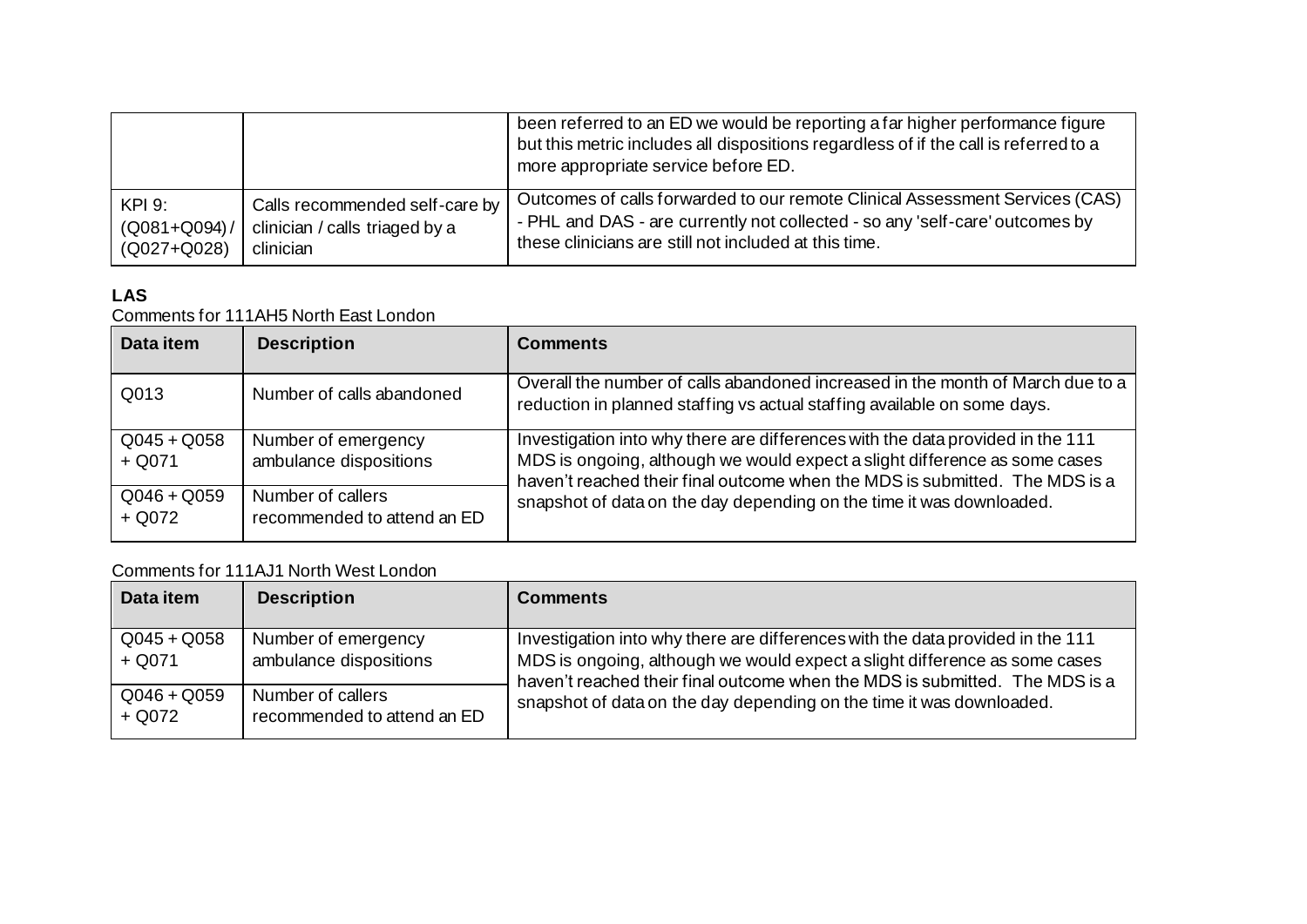Comments for 111AD7 South East London

| Data item                 | <b>Description</b>                               | <b>Comments</b>                                                                                                                                                                                                                                                                                                     |
|---------------------------|--------------------------------------------------|---------------------------------------------------------------------------------------------------------------------------------------------------------------------------------------------------------------------------------------------------------------------------------------------------------------------|
| Q013                      | Number of calls abandoned                        | The number of calls abandoned increased in the month of March due to<br>planned vs actual staffing available on most days.                                                                                                                                                                                          |
| $Q045 + Q058$<br>$+$ Q071 | Number of emergency<br>ambulance dispositions    | Investigation into why there are differences with the data provided in the 111<br>MDS is ongoing, although we would expect a slight difference as some cases<br>haven't reached their final outcome when the MDS is submitted. The MDS is a<br>snapshot of data on the day depending on the time it was downloaded. |
| $Q046 + Q059$<br>$+$ Q072 | Number of callers<br>recommended to attend an ED |                                                                                                                                                                                                                                                                                                                     |

#### **LCW**

Comments for 11AD5 North Central London

| Data item                 | <b>Description</b>                                                                       | <b>Comments</b>                                                                                                                                                                                                                                                                                      |
|---------------------------|------------------------------------------------------------------------------------------|------------------------------------------------------------------------------------------------------------------------------------------------------------------------------------------------------------------------------------------------------------------------------------------------------|
| $Q045 + Q058$<br>$+$ Q071 | Number of emergency<br>ambulance dispositions                                            | Variation from equivalent figures in the NHS 111 MDS is due to differences in<br>data item definitions and Dx code mapping.                                                                                                                                                                          |
| $Q046 + Q059$<br>$+$ Q072 | Number of callers<br>recommended to attend an ED                                         | Variation from equivalent figures in the NHS 111 MDS is because figures are<br>under-reported due to the Adastra system not correctly picking up the data item<br>by agent type. In addition, there are differences in the Dx code mapping used<br>in the two collections.                           |
| KPI 7:<br>Q100/Q099       | Calls given an ED disposition<br>that are revalidated / calls given<br>an ED disposition | The ADC does not account for the fact that ED validation is carried out via a<br>DoS referral into the CAS. This results with cases having the completed Dx<br>code of ED disposition and not the final outcome one of the validation.<br>ED validation rate for March is over 80% on a daily basis. |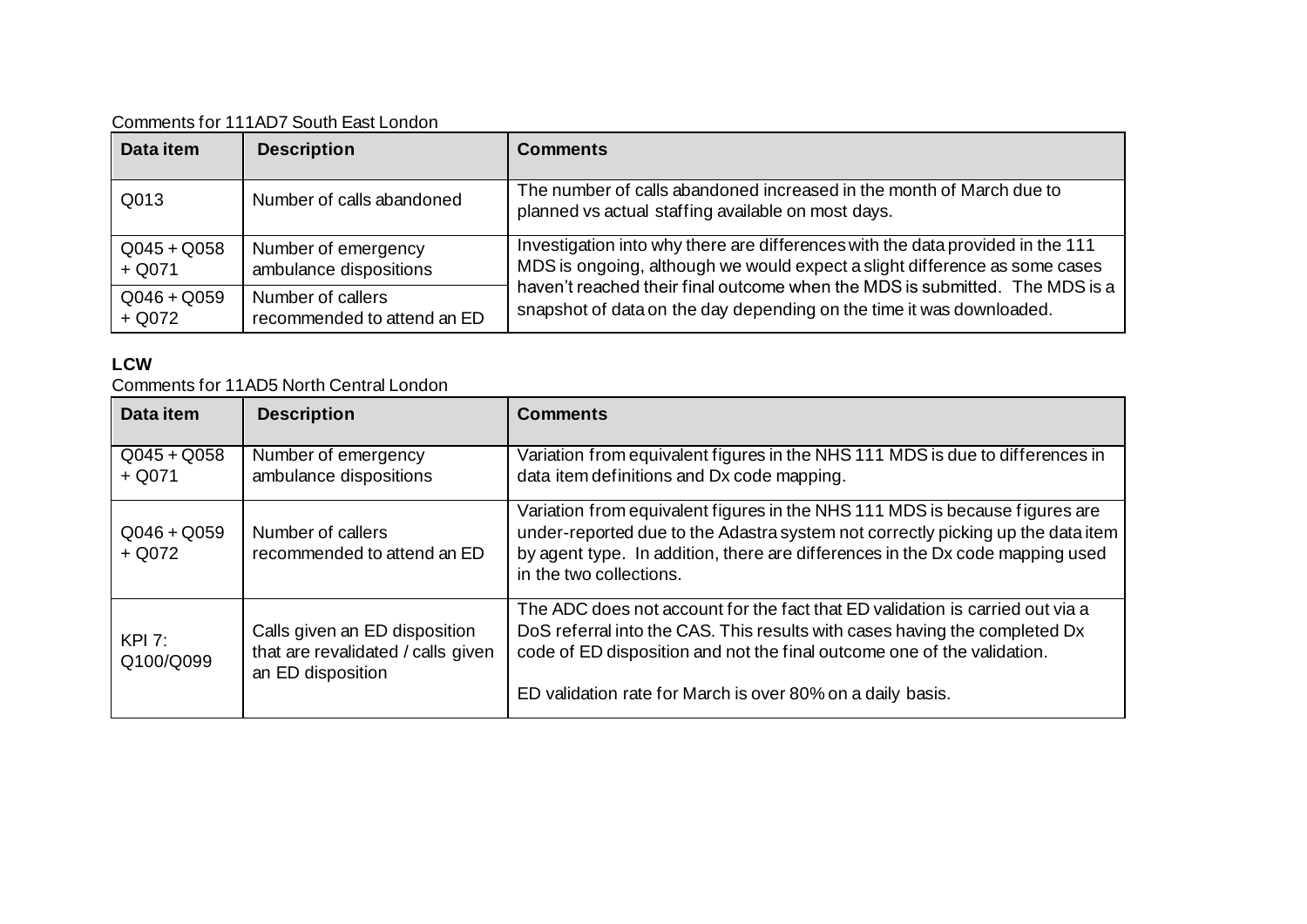### **NEAS**

Comments for 111AA1 North East

| Data item | <b>Description</b>                                                                                                       | <b>Comments</b>                                                                                                                                                                                                                                                                                                                                                                |
|-----------|--------------------------------------------------------------------------------------------------------------------------|--------------------------------------------------------------------------------------------------------------------------------------------------------------------------------------------------------------------------------------------------------------------------------------------------------------------------------------------------------------------------------|
| Q013      | Number of calls abandoned                                                                                                | Call volumes showed a significant increase from February to March 2021, as a<br>result of the external support through National Contingency ending on 9th<br>February 2021, with demand streamed to alternative providers. As expected,<br>average daily calls demand increased by 22%, equating to an additional 602<br>calls received per day.                               |
| Q017      | Total time to call answer                                                                                                | Call performance remained challenging for March 2021 with the increase in<br>demand, and call handler absence remaining high. This negatively impacted<br>both call abandonment rates & the average call answer time.                                                                                                                                                          |
| Q112/Q111 | Appointments with an IUC<br><b>Treatment Centre or home</b><br>residence / DoS selections IUC<br><b>Treatment Centre</b> | As with last month, appointments at IUC Treatment Centres remain low. There<br>was a change of process earlier in the year which has meant that face-to-face<br>appointments at some services have been stopped. Selections of these<br>services result in a call back by these services instead, which would not be<br>picked up in the same way as booking into a time slot. |

### **NECS/YAS/LCD**

Comments for 111AD9 Yorkshire & Humber (YAS/LCD/LCD POOH/LCD Dental)

| Data item                                  | <b>Description</b>                                                            | <b>Comments</b>                                                                                      |
|--------------------------------------------|-------------------------------------------------------------------------------|------------------------------------------------------------------------------------------------------|
| KPI 9:<br>$(Q081 + Q094) /$<br>(Q027+Q028) | Calls recommended self-care by<br>clinician / calls triaged by a<br>clinician | LCD Dental figure is very low which may reflect the types of problems that they<br>are dealing with. |

Q098, Q101 - Time is not captured by YAS or LCD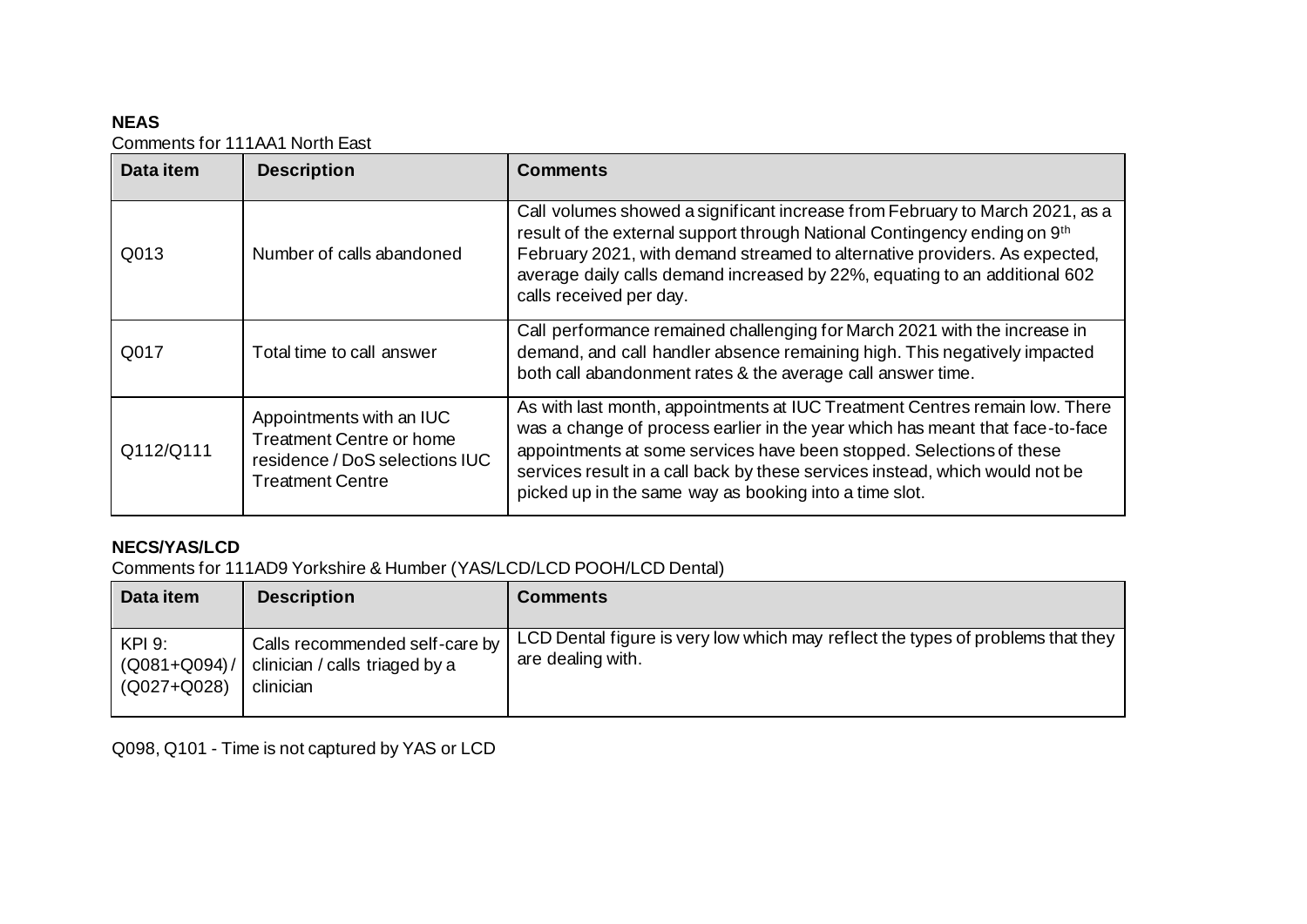Q120 Data quality issue with data received from a GP OOH provider is currently being investigated**.** 

#### LCD Dental

In March the number of incoming calls and unique callers was at a record high, sickness levels also increased. Rise in ITK transfers and 111 online cases increased wait times.

Q13 - LCD Dental do not have the ability to breakdown calls Q014-Q016

#### LCD GPOOH

Q87 - Taken as all PCC and HV cases, rest are all cases closed over the phone after clinical triage. Currently PCC appointment slots are being also used for triage therefore many appointments are being completed but not as F2F. Due to case closure options it isn't possible to fully track just those which were booked for PCC so all have been included in items Q136 to Q140.

Data for GP OOH providers includes**:** 8GY92 - LCD NNJ - DHU on behalf of Bassetlaw GPOOH (Y00814) NNF - City Healthcare Partnership CIC Y01173 - Sheffield GP Collaborative, RCD - Harrogate & District, NL3 - CARE PLUS, YO5222 - i-HEART Barnsley RFR - Rotherham NHSFT NXL01- FCMS NL0 - Vocare RJL - Northern Lincolnshire and Goole NHS Foundation Trust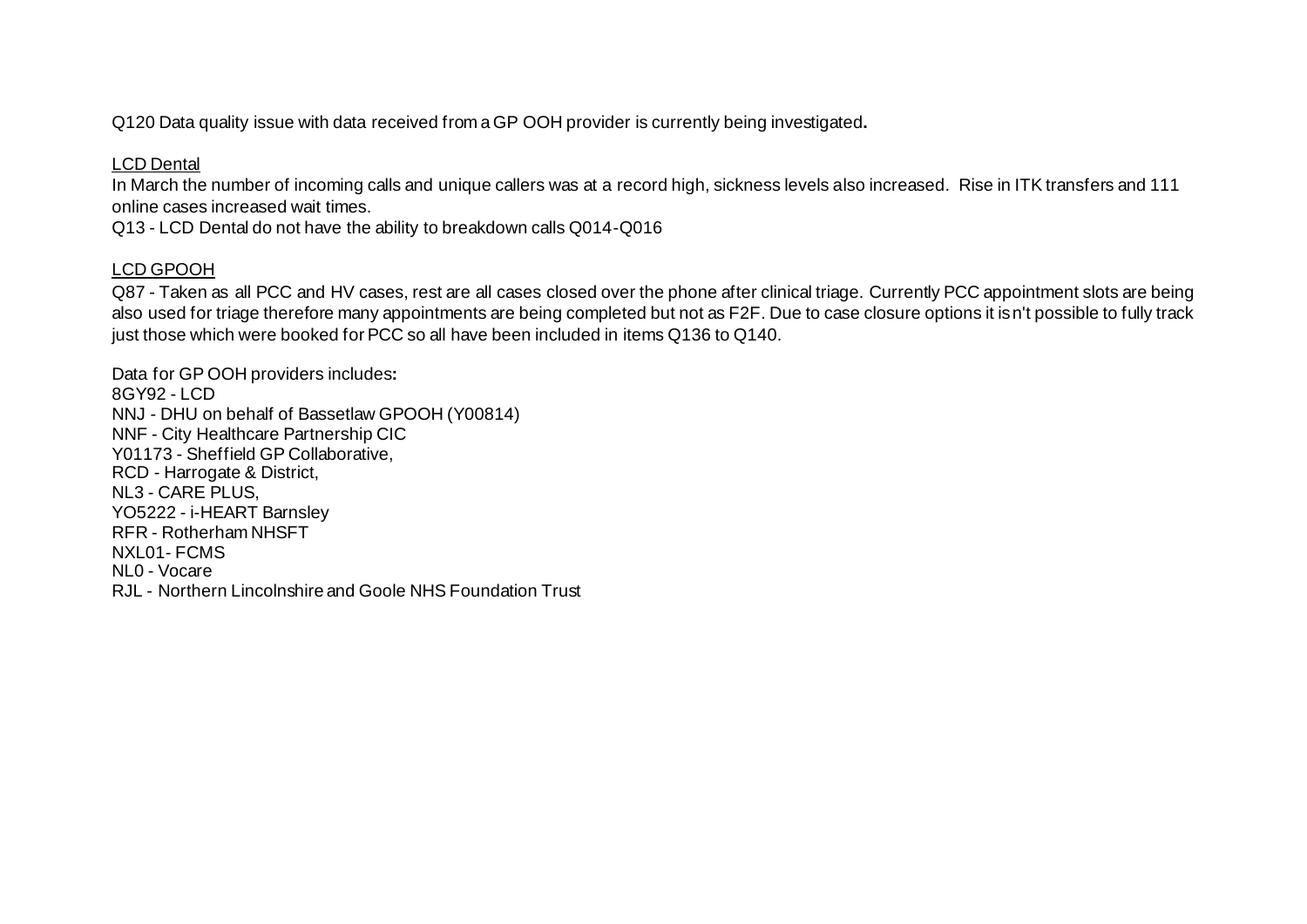### **NWAS**

Comments for 111AF8 North West including Blackpool

| Data item | <b>Description</b>        | <b>Comments</b>                                                                                                                                                  |
|-----------|---------------------------|------------------------------------------------------------------------------------------------------------------------------------------------------------------|
| Q013      | Number of calls abandoned | The overall abandoned figure is correct, the breakdown $(Q14 + Q15 + Q16)$<br>does not add up to the overall figure as we have 1 days' worth of data<br>missing. |

### **PRACTICE PLUS GROUP (PPG)**

Comments for 111AH7 North East Essex & Suffolk

| Data item | <b>Description</b>                                                                                                       | <b>Comments</b>                                                                                                                        |
|-----------|--------------------------------------------------------------------------------------------------------------------------|----------------------------------------------------------------------------------------------------------------------------------------|
| Q017      | Total time to call answer                                                                                                | We saw a significant uplift in call volumes in March, also, supported other<br>providers with NC and had higher than forecast leavers. |
| Q112/Q111 | Appointments with an IUC<br><b>Treatment Centre or home</b><br>residence / DoS selections IUC<br><b>Treatment Centre</b> | DAB booking into these Services is currently suspended.                                                                                |

### **SCAS**

Comments for 111AH9 Hampshire & Surrey Heath

| Data item               | <b>Description</b>                            | <b>Comments</b>                                                |
|-------------------------|-----------------------------------------------|----------------------------------------------------------------|
| Q024                    | Number of calls where person<br>triaged       | Equivalent figures in 111 MDS don't include Out of Area calls. |
| $Q045 + Q058$<br>+ Q071 | Number of emergency<br>ambulance dispositions |                                                                |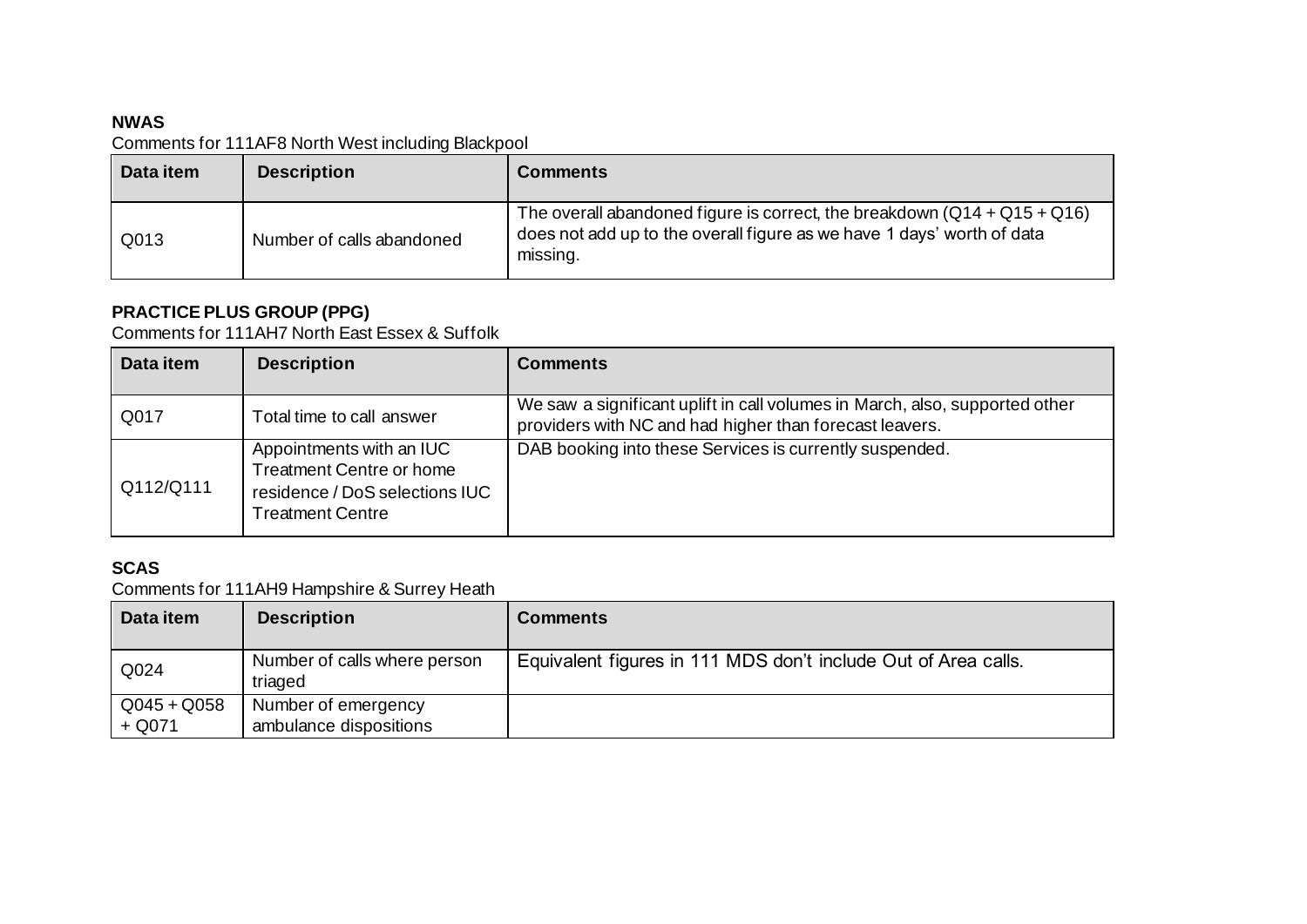| $Q046 + Q059$ | Number of callers<br>recommended to attend an | Differences with figures in 111 MDS are likely to be due to Dx code mapping<br>variations between the two collections. |
|---------------|-----------------------------------------------|------------------------------------------------------------------------------------------------------------------------|
| $+$ Q072      |                                               |                                                                                                                        |

# Comments for 111AG9 Thames Valley

| Data item               | <b>Description</b>                               | <b>Comments</b>                                                                                                        |
|-------------------------|--------------------------------------------------|------------------------------------------------------------------------------------------------------------------------|
| Q024                    | Number of calls where person<br>triaged          | Equivalent figures in 111 MDS don't include Out of Area calls.                                                         |
| $Q046 + Q059$<br>+ Q072 | Number of callers<br>recommended to attend an ED | Differences with figures in 111 MDS are likely to be due to Dx code mapping<br>variations between the two collections. |

### **SECAmb**

Comments for 111AI9 Kent, Medway & Sussex

| Data item                            | <b>Description</b>                                                                       | <b>Comments</b>                                                                                                                                                                                                            |
|--------------------------------------|------------------------------------------------------------------------------------------|----------------------------------------------------------------------------------------------------------------------------------------------------------------------------------------------------------------------------|
| $Q046 + Q059$<br>$+$ Q072            | Number of callers<br>recommended to attend an ED                                         | Differences with equivalent figures in the NHS 111 MDS is because the 111<br>MDS was amended from beginning of March to reflect Type 1 referrals only;<br>more closely aligned with ADC Q60 + Q73.                         |
| Part of KPI 4:<br>Q112/Q111          | Appointments with an IUC<br>Treatment Centre / DoS<br>selections IUC Treatment<br>Centre | Appointment booking volumes continue to grow month-on-month due to the<br>rollout of our digital interoperability programme from November 2020 which<br>saw the expansion of GP Connect and Care Connect interoperability. |
| $(Q081 + Q094) /$<br>$(Q027 + Q028)$ | Calls recommended self-care by<br>clinician / calls triaged by a<br>clinician            | The numbers of clinician self-care outcomes are balanced by Health Advisor<br>self-care outcomes. This metric is very much Pathways dependent.                                                                             |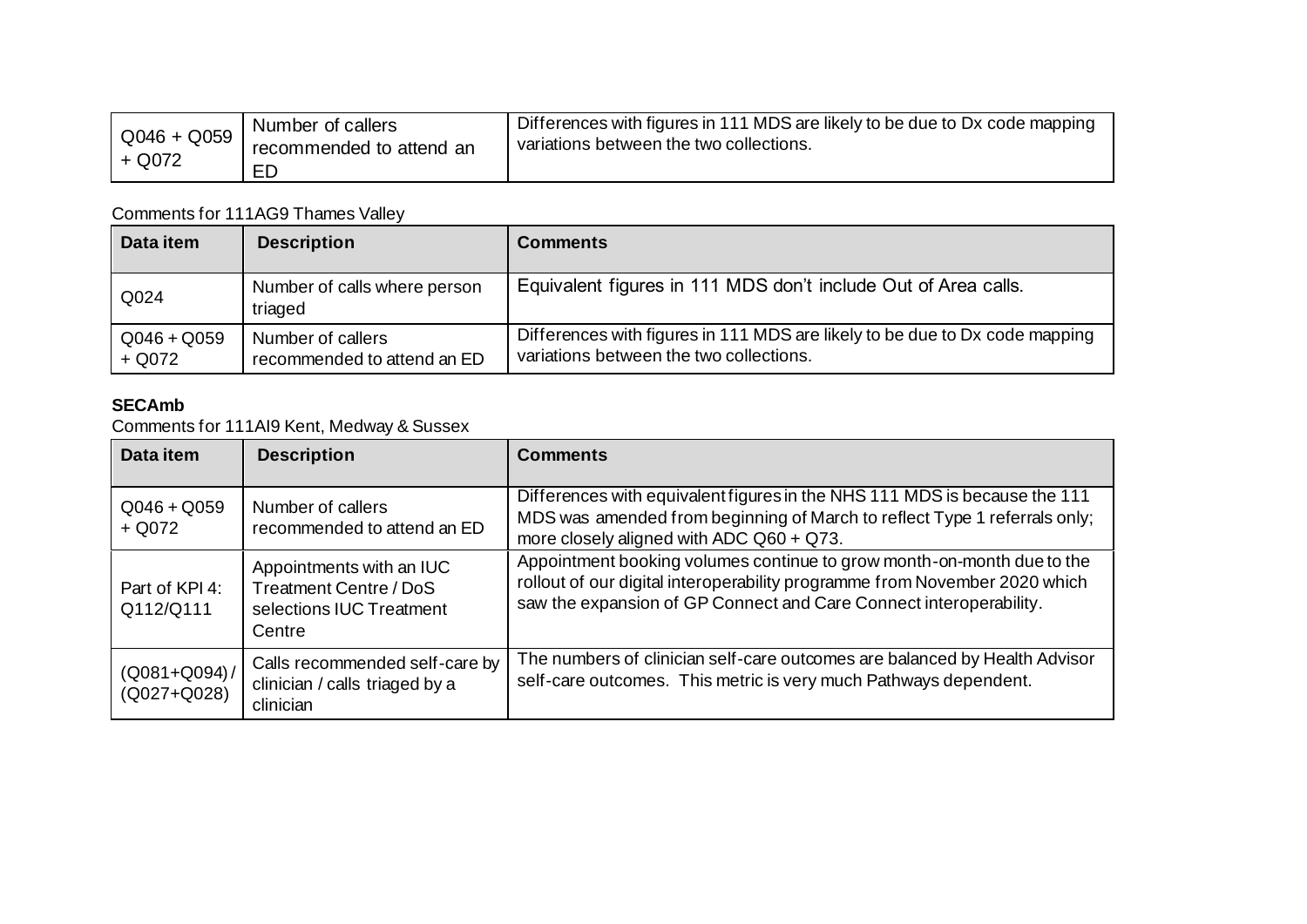### **VOCARE**

Vocare were again only able to provide telephony data this month. Impacts data for the following contract areas: 111AF4 Staffordshire, 111AF1 Cornwall, 111AH1 BaNES and Wiltshire & Swindon.

| Data item                 | <b>Description</b>                                                                                                       | <b>Comments</b>                                                                                               |
|---------------------------|--------------------------------------------------------------------------------------------------------------------------|---------------------------------------------------------------------------------------------------------------|
| $Q045 + Q058$<br>$+$ Q071 | Number of emergency<br>ambulance dispositions                                                                            | Data not available. Phase 1 delivery of new system is focusing on metrics                                     |
| $Q046 + Q059$<br>$+$ Q072 | Number of callers<br>recommended to attend an ED                                                                         | that are needed for KPIs.                                                                                     |
| Q112/Q111                 | Appointments with an IUC<br><b>Treatment Centre or home</b><br>residence / DoS selections IUC<br><b>Treatment Centre</b> | Data did not pass internal data quality testing. Development of new IUCADC<br>specification 2021-22 underway. |
| Q108/Q107                 | Appointments with an in-hours<br>GP practice / DoS selections in-<br>hours GP practice                                   |                                                                                                               |
| Q103/Q102                 | DoS: no service available other<br>than ED / Calls where DoS<br>opened                                                   |                                                                                                               |

Comments for 111AG5 South West London

### Comments for 111AF4 Staffordshire

| Data item                 | <b>Description</b>                            | <b>Comments</b> |
|---------------------------|-----------------------------------------------|-----------------|
| $Q045 + Q058$<br>$+$ Q071 | Number of emergency<br>ambulance dispositions |                 |